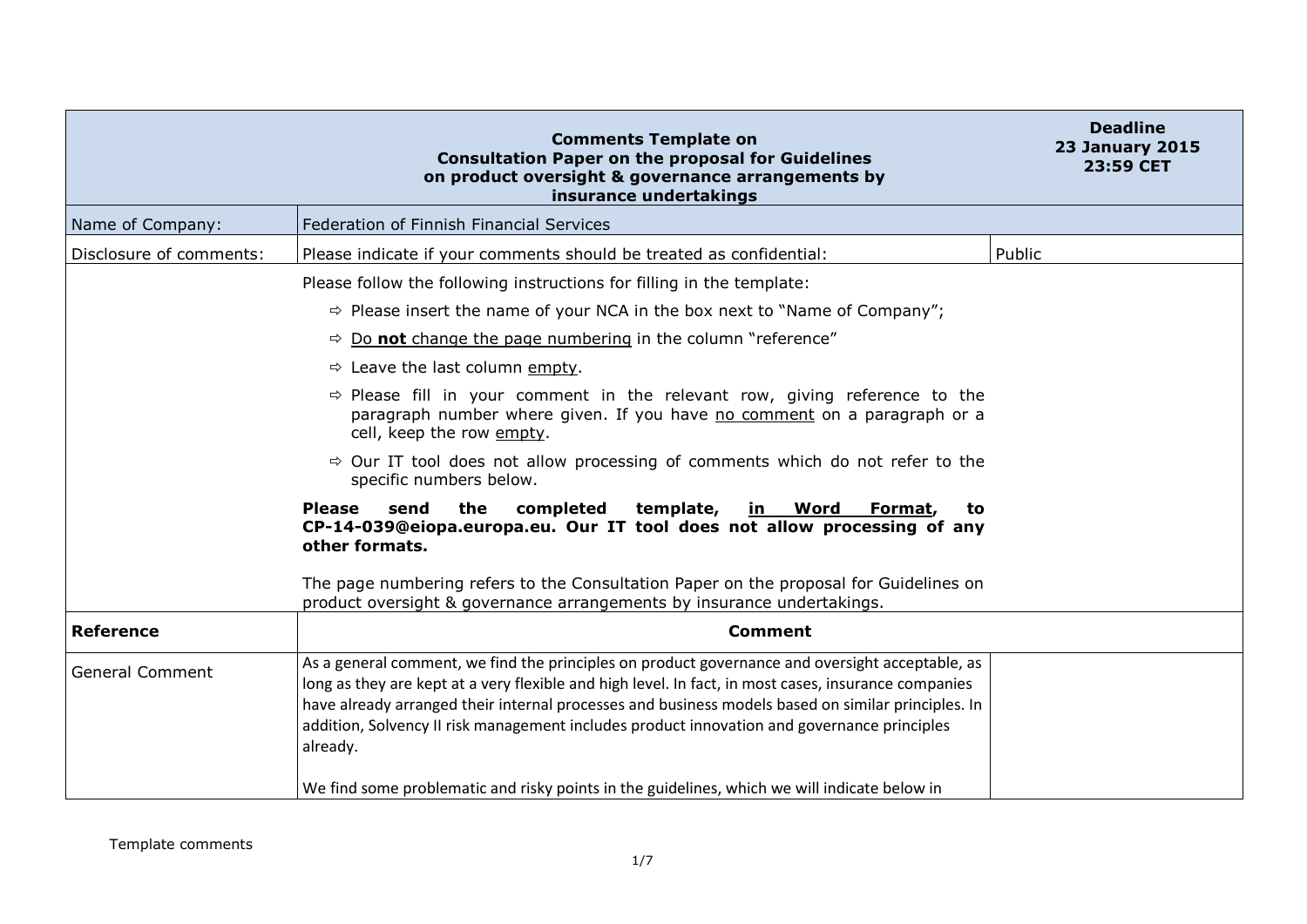|        | <b>Comments Template on</b><br><b>Consultation Paper on the proposal for Guidelines</b><br>on product oversight & governance arrangements by<br>insurance undertakings                                                                                                                                                                                                                                                      | <b>Deadline</b><br><b>23 January 2015</b><br>23:59 CET |
|--------|-----------------------------------------------------------------------------------------------------------------------------------------------------------------------------------------------------------------------------------------------------------------------------------------------------------------------------------------------------------------------------------------------------------------------------|--------------------------------------------------------|
|        | detail.                                                                                                                                                                                                                                                                                                                                                                                                                     |                                                        |
|        | Prescriptive or binding guidelines bear the risk of raising administrative burden and extra costs.<br>Many of the parts suggested to be included in the guidelines are already included in the EU-<br>regulation in force or in the EU regulation shortly entering into force. We also find many existing<br>supervisory practices well-functioning and flexible and these should not be changed without good<br>reasoning. |                                                        |
|        | According to IMD2 and MiFID2, the Commission will be empowered to give Delegated acts on<br>product governance. This will result in binding EU Regulations. We strongly feel EIOPA should wait<br>for level 1 measures to be taken and start working on level 2 and 3 measures only after these<br>mandates are given to it.                                                                                                |                                                        |
|        | As IMD2 recital 41 a states, the rules on POG should not affect product innovation. We find risks<br>in the Guidelines regarding stifled product innovation and customer choice, as indicated below in<br>detail.                                                                                                                                                                                                           |                                                        |
| Page 1 |                                                                                                                                                                                                                                                                                                                                                                                                                             |                                                        |
| Page 2 |                                                                                                                                                                                                                                                                                                                                                                                                                             |                                                        |
| Page 3 |                                                                                                                                                                                                                                                                                                                                                                                                                             |                                                        |
| Page 4 |                                                                                                                                                                                                                                                                                                                                                                                                                             |                                                        |
| Page 5 |                                                                                                                                                                                                                                                                                                                                                                                                                             |                                                        |
| Page 6 |                                                                                                                                                                                                                                                                                                                                                                                                                             |                                                        |
| Page 7 |                                                                                                                                                                                                                                                                                                                                                                                                                             |                                                        |
| Page 8 | Guideline 4 : We feel a principle on conflicts of interest might be duplicative with other Col<br>requirements, such as the requirements in the forthcoming IMD2 and IMD 1.5 regulation (both in<br>level 1 and 2 measures).                                                                                                                                                                                                |                                                        |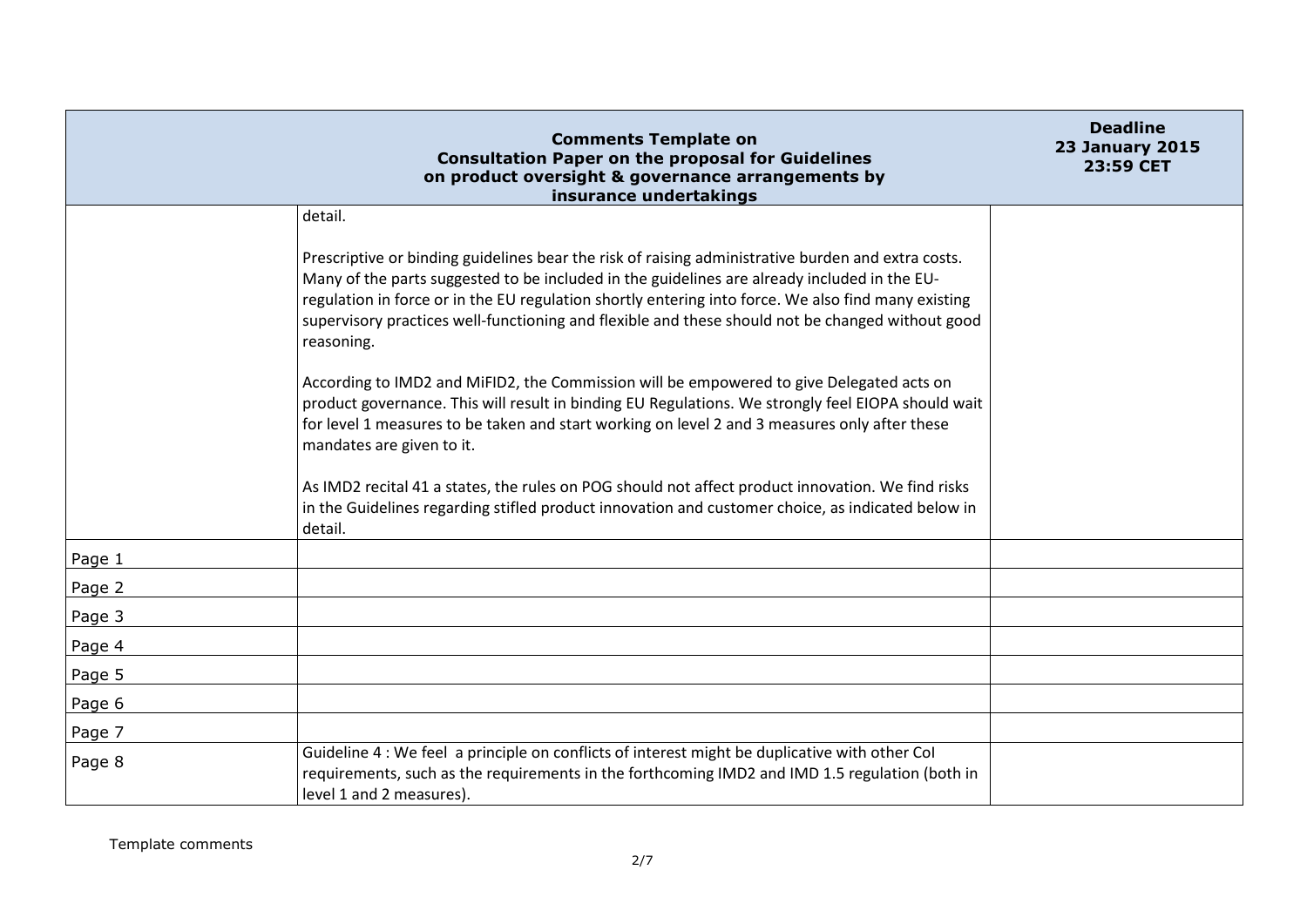|         | <b>Comments Template on</b><br><b>Consultation Paper on the proposal for Guidelines</b><br>on product oversight & governance arrangements by<br>insurance undertakings                                                                                                                                                                                                                                                                                                                                                                                                                                                                                                                                                                                                                                                                                                                                                                                                                                                                                                                                                                                                                                                                                                                                                                                                                                                                                                         | <b>Deadline</b><br><b>23 January 2015</b><br>23:59 CET |
|---------|--------------------------------------------------------------------------------------------------------------------------------------------------------------------------------------------------------------------------------------------------------------------------------------------------------------------------------------------------------------------------------------------------------------------------------------------------------------------------------------------------------------------------------------------------------------------------------------------------------------------------------------------------------------------------------------------------------------------------------------------------------------------------------------------------------------------------------------------------------------------------------------------------------------------------------------------------------------------------------------------------------------------------------------------------------------------------------------------------------------------------------------------------------------------------------------------------------------------------------------------------------------------------------------------------------------------------------------------------------------------------------------------------------------------------------------------------------------------------------|--------------------------------------------------------|
| Page 9  |                                                                                                                                                                                                                                                                                                                                                                                                                                                                                                                                                                                                                                                                                                                                                                                                                                                                                                                                                                                                                                                                                                                                                                                                                                                                                                                                                                                                                                                                                |                                                        |
| Page 10 |                                                                                                                                                                                                                                                                                                                                                                                                                                                                                                                                                                                                                                                                                                                                                                                                                                                                                                                                                                                                                                                                                                                                                                                                                                                                                                                                                                                                                                                                                |                                                        |
| Page 11 |                                                                                                                                                                                                                                                                                                                                                                                                                                                                                                                                                                                                                                                                                                                                                                                                                                                                                                                                                                                                                                                                                                                                                                                                                                                                                                                                                                                                                                                                                |                                                        |
| Page 12 |                                                                                                                                                                                                                                                                                                                                                                                                                                                                                                                                                                                                                                                                                                                                                                                                                                                                                                                                                                                                                                                                                                                                                                                                                                                                                                                                                                                                                                                                                |                                                        |
| Page 13 |                                                                                                                                                                                                                                                                                                                                                                                                                                                                                                                                                                                                                                                                                                                                                                                                                                                                                                                                                                                                                                                                                                                                                                                                                                                                                                                                                                                                                                                                                |                                                        |
| Page 14 | Guideline 1 : Establishment of POG principles : We find principles on product governance and<br>oversight acceptable, as long as they are kept at a flexible and high level. In fact, insurance<br>companies have already arranged their internal processes and business models based on similar<br>principles. The national supervisor has conducted supervision on product governance in insurance<br>companies already now.<br>The principles need to be kept at a high level because there are many different legal, operational<br>and distribution structures in insurances companies, as well as many different insurance products<br>ranges offered. This requires flexibility in the POG principles. We find very important to take into<br>account of the principle of proportionality - this needs to be written in the Guidelines explicitly.<br>We find the suggested principles more suitable for insurance based investment products than for<br>traditional life insurance or, most importantly, for non-life products. Many of the principles seem<br>either non-applicable or overly prescriptive for non-life insurance products.<br>Guideline 2, point 1.22 : Role of the manufacturer's administrative, management or supervisory<br>body: The requirement to approve any kind of changes to POG arrangements by the<br>manufacturer's administrative body risks creating a high administrative burden. Only major<br>changes should be tackled this way. |                                                        |
| Page 15 | Guideline 3, point 1.23 : Review of POG arrangements : See answer in point 1.22 : the same<br>applies to the requirement to set a minimum frequency to review and update the POG                                                                                                                                                                                                                                                                                                                                                                                                                                                                                                                                                                                                                                                                                                                                                                                                                                                                                                                                                                                                                                                                                                                                                                                                                                                                                               |                                                        |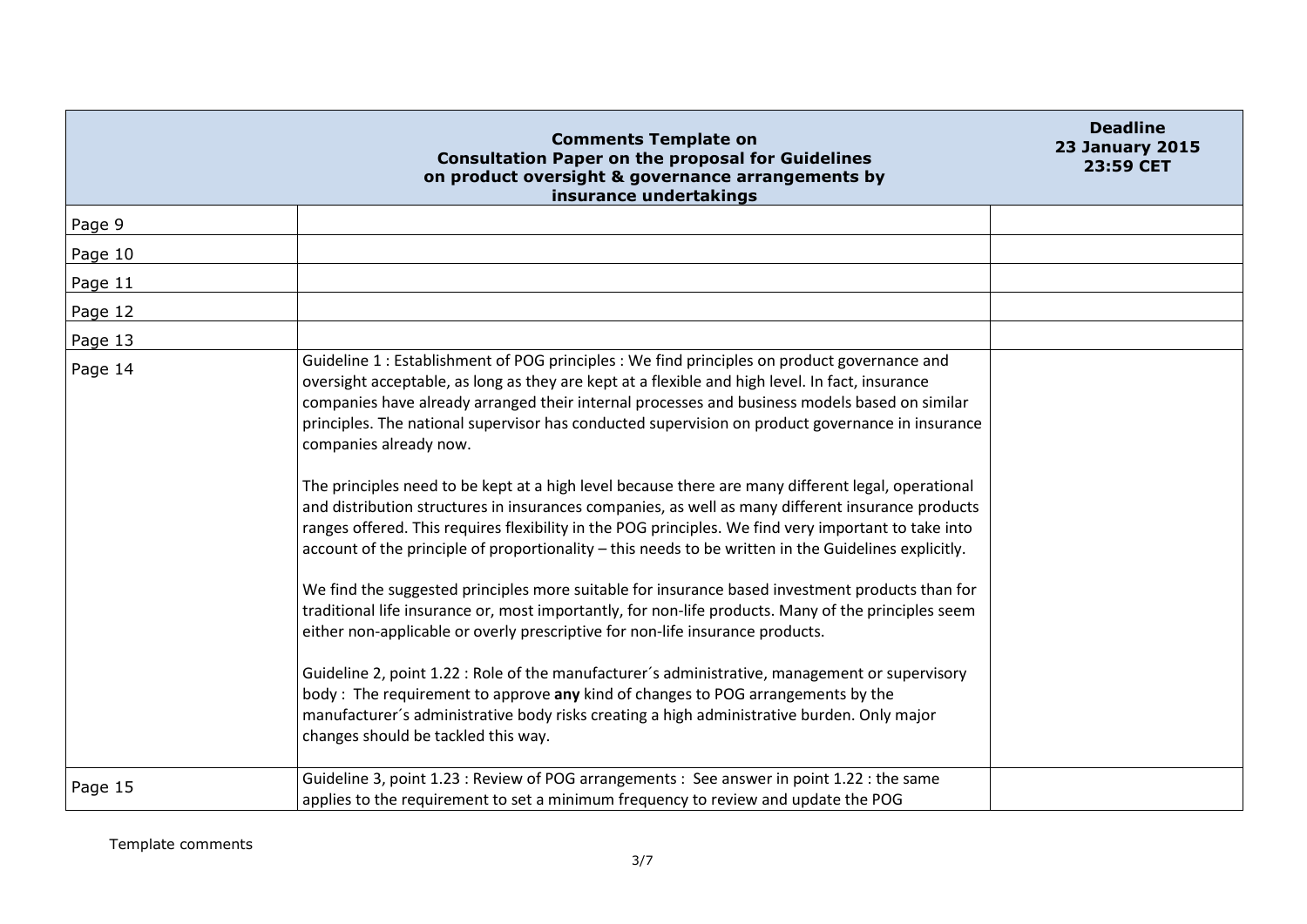|         | <b>Comments Template on</b><br><b>Consultation Paper on the proposal for Guidelines</b><br>on product oversight & governance arrangements by<br>insurance undertakings                                                                                                                                                                                                                                                                                                                                                                               | <b>Deadline</b><br><b>23 January 2015</b><br>23:59 CET |
|---------|------------------------------------------------------------------------------------------------------------------------------------------------------------------------------------------------------------------------------------------------------------------------------------------------------------------------------------------------------------------------------------------------------------------------------------------------------------------------------------------------------------------------------------------------------|--------------------------------------------------------|
|         | arrangements. Flexibility and proportionality should be applied in the requirements. Other than<br>major and essential amendments to the insurance product should not trigger the requirement to<br>create or amend POG arrangements.                                                                                                                                                                                                                                                                                                                |                                                        |
|         | Guideline 5 : Target market : the description of the target market and consumer groups should be<br>left for the insurance companies to determine and the criteria for doing this need to be left at a<br>general level in the Guidelines. It is in many cases impossible to describe a target market/group<br>for certain products, particularly for non-life insurance products, such as home insurance, Motor<br>third party liability ot other kinds of non-life insurance products.                                                             |                                                        |
|         | The principle is more understandable in insurance based investment products. In this case,<br>however, the requirement appears already in the PRIIPs regulation. In addition, selling rules and<br>suitability and appropropriateness requirements will be applied to these products in IMD2. These<br>selling rules are applied to evaluating which products suit which clients.                                                                                                                                                                    |                                                        |
|         | The requirement for target market/consumer group is particularly problematic for products that<br>are offered to a wide range of (or even all) customers. The guidelines should at least state that the<br>target market has to be identified, if applicable to the product. Retail customer's possibility to<br>choose from wide range of products should not be restricted either. Principles of anti-<br>discrimination will set the limits to product provider's possibilities to restrict the marketing and<br>offering of products to clients. |                                                        |
|         | We feel it is impossible to define groups of consumers for which the product will not be suitable.                                                                                                                                                                                                                                                                                                                                                                                                                                                   |                                                        |
| Page 16 | Guideline 5, point 1.26 : Target market : the amount and quality of complaints is already a useful<br>tool for insurance companies to verify the governance and functioning of their products. We feel<br>claims ratio should not in any case be regarded as an obligatory indication to control the benefits<br>and usefulness of products for customers. These kind of product features, including premiums<br>and pricing, are an important part of insurance companies' business strategies and they should                                      |                                                        |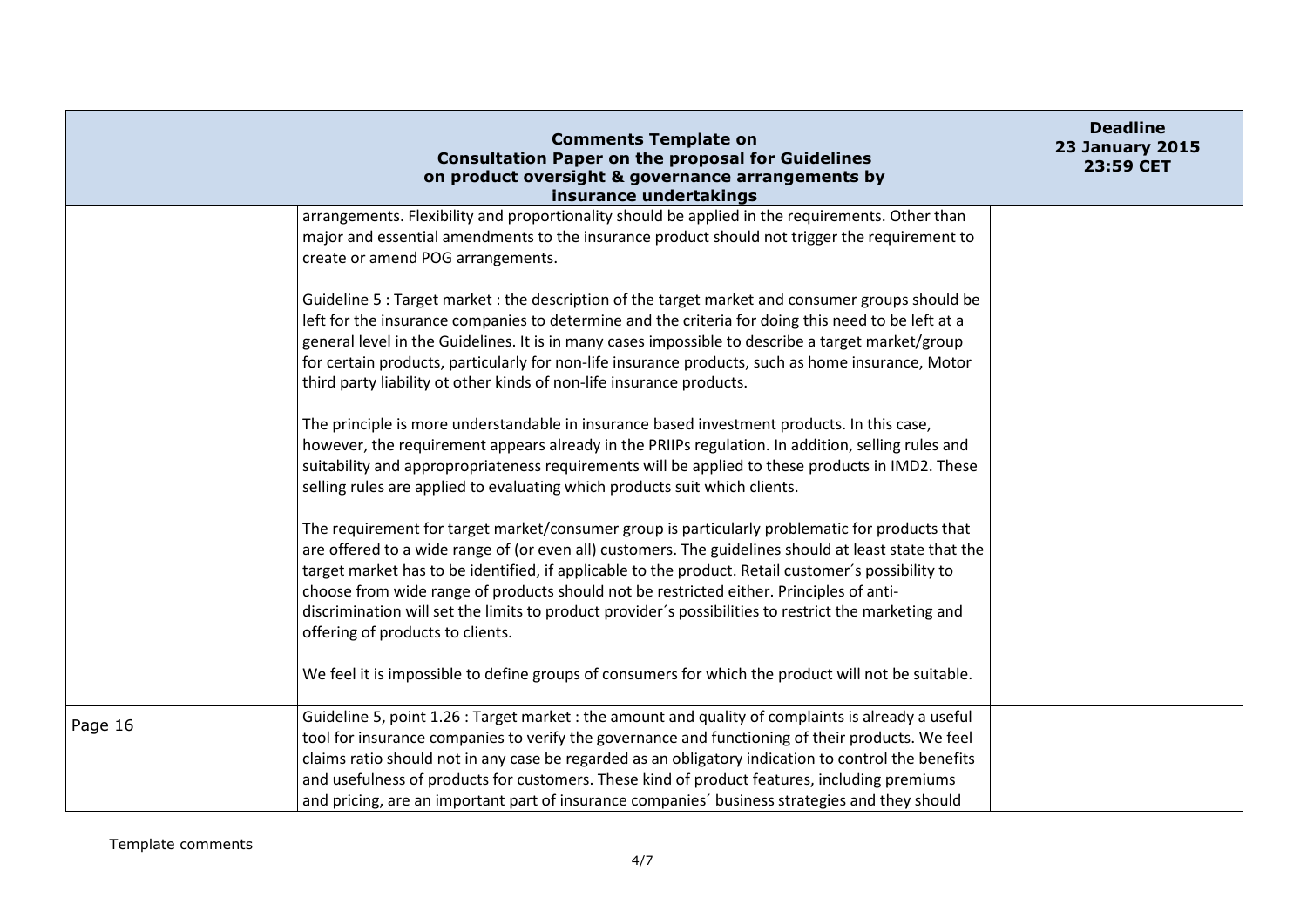|         | <b>Comments Template on</b><br><b>Consultation Paper on the proposal for Guidelines</b><br>on product oversight & governance arrangements by<br>insurance undertakings                                                                                                                                                                                                                                                                                                                                                                                                                          | <b>Deadline</b><br><b>23 January 2015</b><br>23:59 CET |
|---------|-------------------------------------------------------------------------------------------------------------------------------------------------------------------------------------------------------------------------------------------------------------------------------------------------------------------------------------------------------------------------------------------------------------------------------------------------------------------------------------------------------------------------------------------------------------------------------------------------|--------------------------------------------------------|
|         | not be directed by guidelines.                                                                                                                                                                                                                                                                                                                                                                                                                                                                                                                                                                  |                                                        |
|         | Guideline 7 : Product testing : Product testing should be required only, if applicable to the<br>product. Otherwise there is a risk of high administrative burden or distorted testing results.<br>Testing other than insurance based investment products seems particularly challenging. For<br>insurance based investment products, PRIIPs regulation already regulates these aspects. For<br>example, what kind of scenarios are required? No overlapping requirements should be introduced<br>and they should be regulated only in one piece of legislation, that is the PRIIPs regulation. |                                                        |
|         | For other than insurance based investment products, we are unsure how "consumer benefit" is<br>defined.                                                                                                                                                                                                                                                                                                                                                                                                                                                                                         |                                                        |
| Page 17 | Guideline 7: Criteria for testing: some of the criteria might be impossible to use in testing and they<br>are too prescriptive. For example, insurance company will not be able to assess or predict future<br>changes in the needs of the beneficiary or target market. In this case, criteria should be fixed to<br>some points and changes in the product, not in the customer's situation. However, other than<br>major and essential changes to the product should not trigger the review/testing process.                                                                                 |                                                        |
| Page 18 | Guideline 8: Product monitoring: every insurance company needs already now to follow EIOPA<br>guidelines on complaints handling. It is a normal procedure in the undertaking to react timely to<br>complaints and other client feedback, in order to manage a succesful business. There is a risk of<br>administrative burden if this requirement is not left as a high level principle.                                                                                                                                                                                                        |                                                        |
|         | Guideline 9 : Remedial action : The guideline on remedial action will only be applicable in the<br>remit of national insurance contract law. The Finnish insurance contract law sets very tight limits<br>to amending on-going contract terms and conditions. The Finnish insurance contract law also<br>safeguards very efficiently the policy holder against unfavorable changes in contract terms.<br>In addition, in investment products, the guidelines should not imply that the investor should not                                                                                      |                                                        |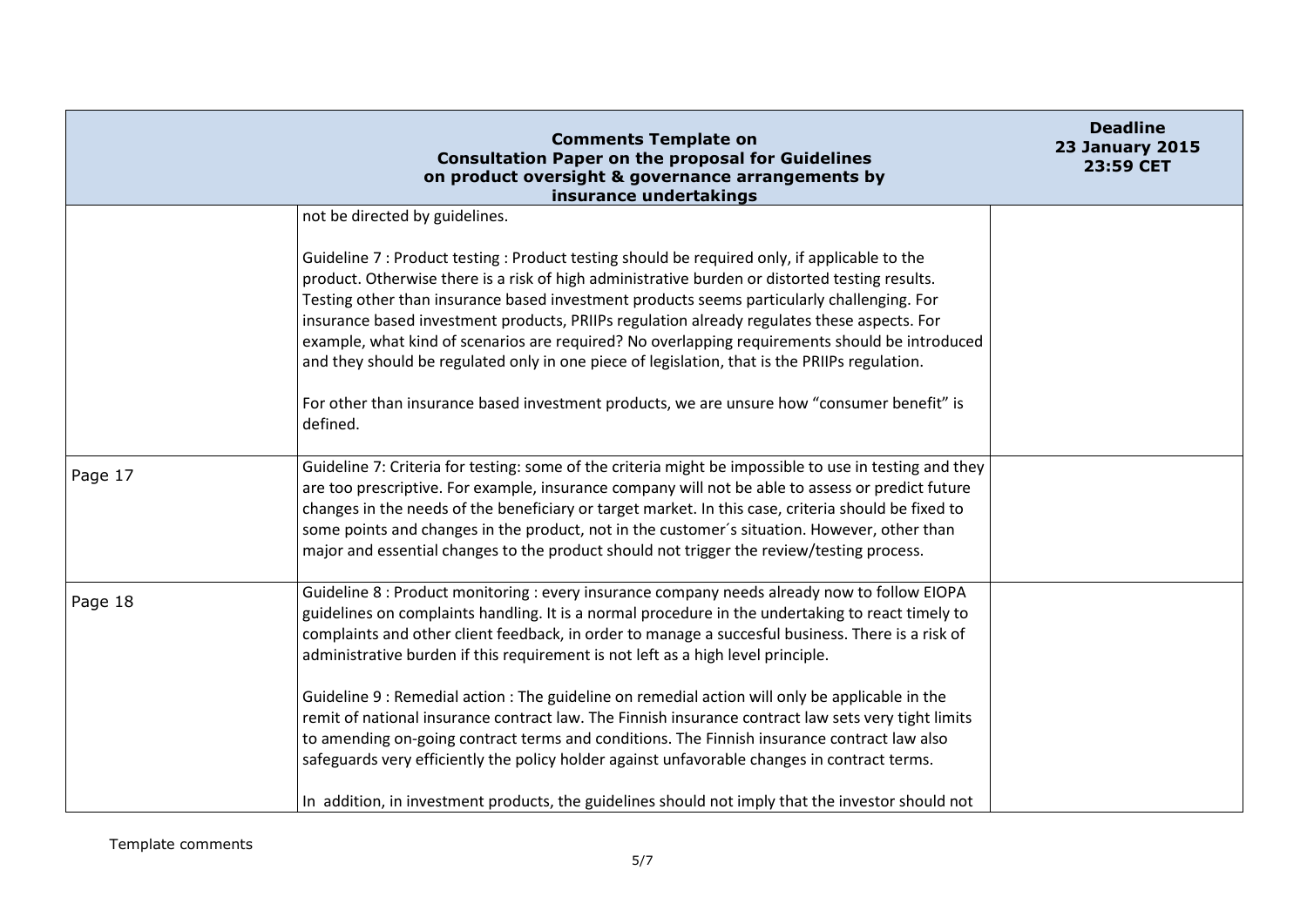|         | <b>Comments Template on</b><br><b>Consultation Paper on the proposal for Guidelines</b><br>on product oversight & governance arrangements by<br>insurance undertakings                                                                                                                                                                                                                                                                                                                                                                                                                                                                                                                                                                                                                                                                                                                                                                                                                                                                                                                                                             | <b>Deadline</b><br><b>23 January 2015</b><br>23:59 CET |
|---------|------------------------------------------------------------------------------------------------------------------------------------------------------------------------------------------------------------------------------------------------------------------------------------------------------------------------------------------------------------------------------------------------------------------------------------------------------------------------------------------------------------------------------------------------------------------------------------------------------------------------------------------------------------------------------------------------------------------------------------------------------------------------------------------------------------------------------------------------------------------------------------------------------------------------------------------------------------------------------------------------------------------------------------------------------------------------------------------------------------------------------------|--------------------------------------------------------|
|         | carry the investment risk he/she has taken based on an informed decision.                                                                                                                                                                                                                                                                                                                                                                                                                                                                                                                                                                                                                                                                                                                                                                                                                                                                                                                                                                                                                                                          |                                                        |
| Page 19 | Guideline 10 : Distribution channels : Insurance company is responsible for its' direct sales<br>channels, as well as its' agents, who represent the insurance company. The guideline is more<br>easily applied to these distribution channels. Independent intermediaries, that is brokers in<br>Finland, have a duty to act independently and separately from insurance undertakings. We find it<br>very problematic to impose a duty for insurance companies to ensure that all distribution<br>channels act in compliance with the POG principles, and that insurance companies should verify<br>that the product is distributed to the right target market. Especially in case of independent<br>brokers these requirements might be impossible to fulfil.<br>What if the broker is not acting in accordance with the POG principles - what is the responsibility<br>of the insurance company? What are the remedial actions insurance company could possible take<br>in these cases, as the broker is independent? How are the legal questions on liability solved in<br>specific cases, if there occurs customer detriment? |                                                        |
| Page 20 |                                                                                                                                                                                                                                                                                                                                                                                                                                                                                                                                                                                                                                                                                                                                                                                                                                                                                                                                                                                                                                                                                                                                    |                                                        |
| Page 21 |                                                                                                                                                                                                                                                                                                                                                                                                                                                                                                                                                                                                                                                                                                                                                                                                                                                                                                                                                                                                                                                                                                                                    |                                                        |
| Page 22 |                                                                                                                                                                                                                                                                                                                                                                                                                                                                                                                                                                                                                                                                                                                                                                                                                                                                                                                                                                                                                                                                                                                                    |                                                        |
| Page 23 |                                                                                                                                                                                                                                                                                                                                                                                                                                                                                                                                                                                                                                                                                                                                                                                                                                                                                                                                                                                                                                                                                                                                    |                                                        |
| Page 24 |                                                                                                                                                                                                                                                                                                                                                                                                                                                                                                                                                                                                                                                                                                                                                                                                                                                                                                                                                                                                                                                                                                                                    |                                                        |
| Page 25 |                                                                                                                                                                                                                                                                                                                                                                                                                                                                                                                                                                                                                                                                                                                                                                                                                                                                                                                                                                                                                                                                                                                                    |                                                        |
| Page 26 |                                                                                                                                                                                                                                                                                                                                                                                                                                                                                                                                                                                                                                                                                                                                                                                                                                                                                                                                                                                                                                                                                                                                    |                                                        |
| Page 27 |                                                                                                                                                                                                                                                                                                                                                                                                                                                                                                                                                                                                                                                                                                                                                                                                                                                                                                                                                                                                                                                                                                                                    |                                                        |
| Page 28 |                                                                                                                                                                                                                                                                                                                                                                                                                                                                                                                                                                                                                                                                                                                                                                                                                                                                                                                                                                                                                                                                                                                                    |                                                        |